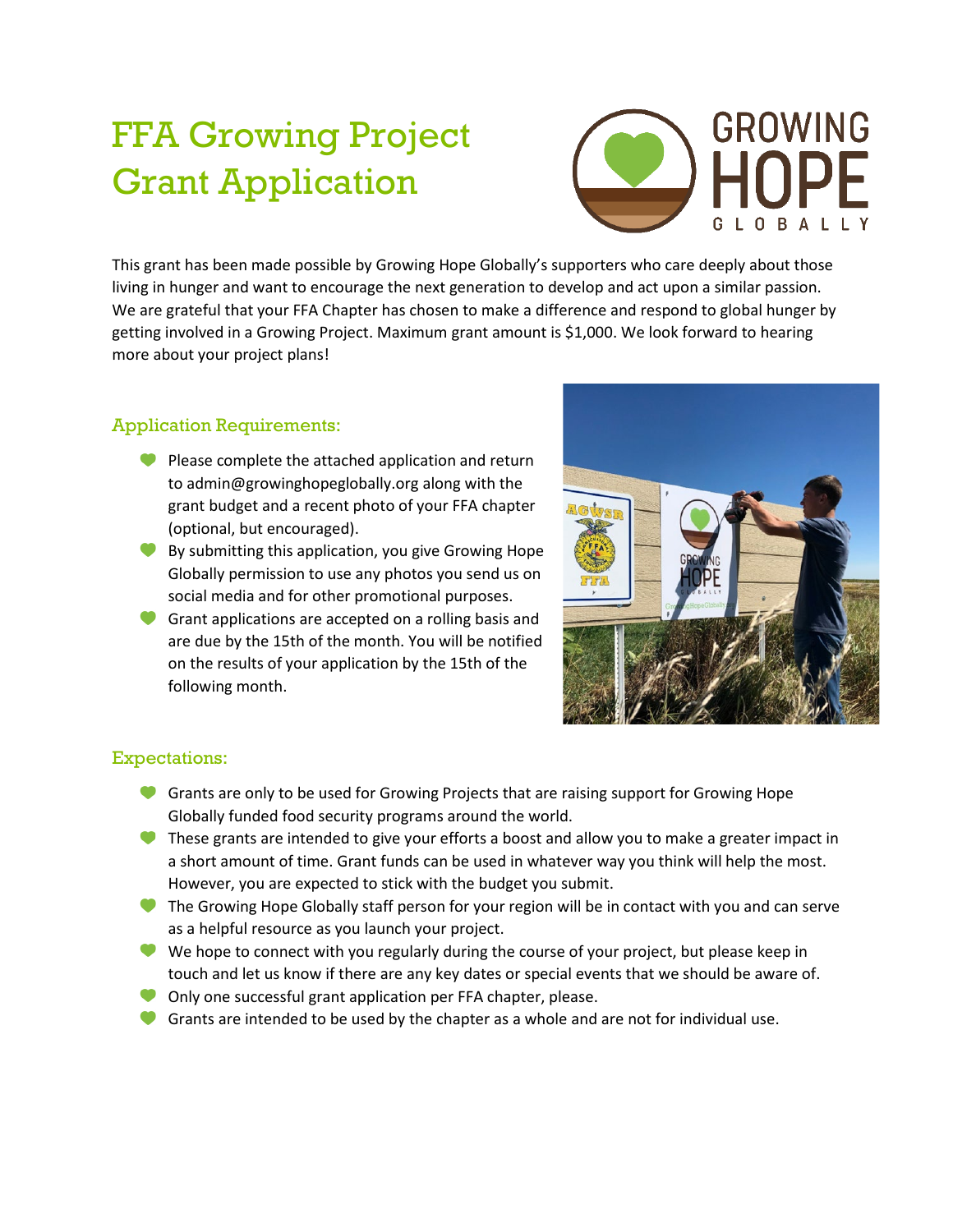Tell us about your FFA Chapter.

Why is your chapter passionate about responding to global hunger?

How did you hear about the Growing Hope Globally SAE for All Career kit and/or grant opportunity?

A Growing Project is a community coming together to grow crops, raise animals or do other activities to generate funds for global agricultural development programs with Growing Hope Globally. What are your plans for your Growing Project?

How many students will be involved in this project and in what way(s) will they be involved?